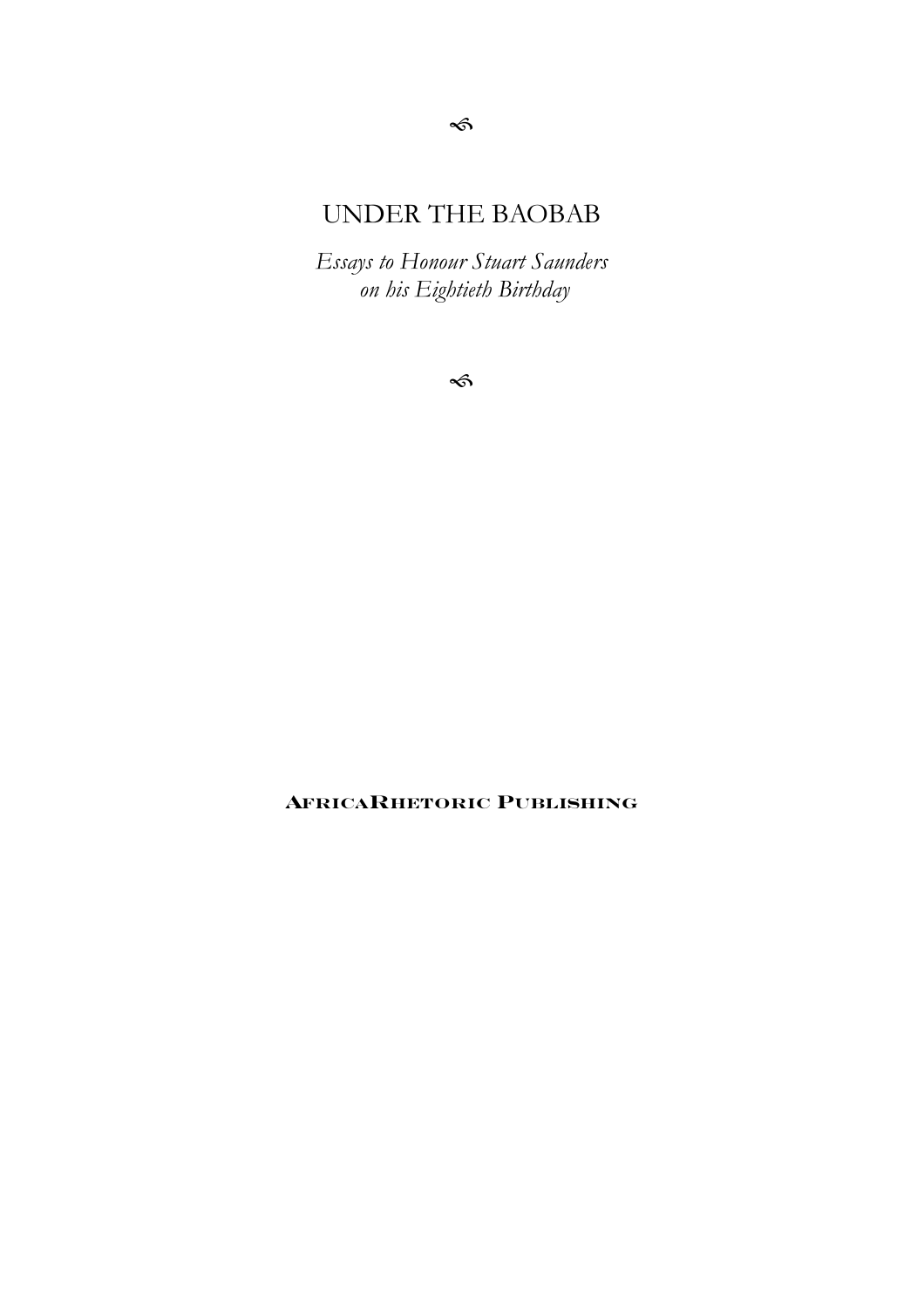African Yearbook of Rhetoric, Vol. 2 No. 2, 2011 Special Series: The Elephant and the Obelisk, I

This volume, placed under the Editorship of Philippe-Joseph Salazar, has been copy-edited by Brett Syndercombe, Editorial Manager.

Original portrait bust of Dr. Stuart Saunders by Delise Reich, photographed by courtesy of the artist.

The copyright© of the *African Yearbook of Rhetoric* and of its Special Series under the Imprint of *The Elephant and the Obelisk* is held by AfricaRhetoric Publishing. All rights reserved. No part of this publication may be reproduced, stored in a retrieval system, or transmitted in any form or by any means without prior permission of the copyright holder.

*Edition limited to eighty copies.*

*No. ……………*

Printed by: The INCWADI Press PO Box 293, Newlands, 7725 Cape Town Republic of South Africa

Publisher: AfricaRhetoric Publishing PO Box 677, Melkbosstrand, 7437 Cape Town Republic of South Africa

ISSN 2220-2188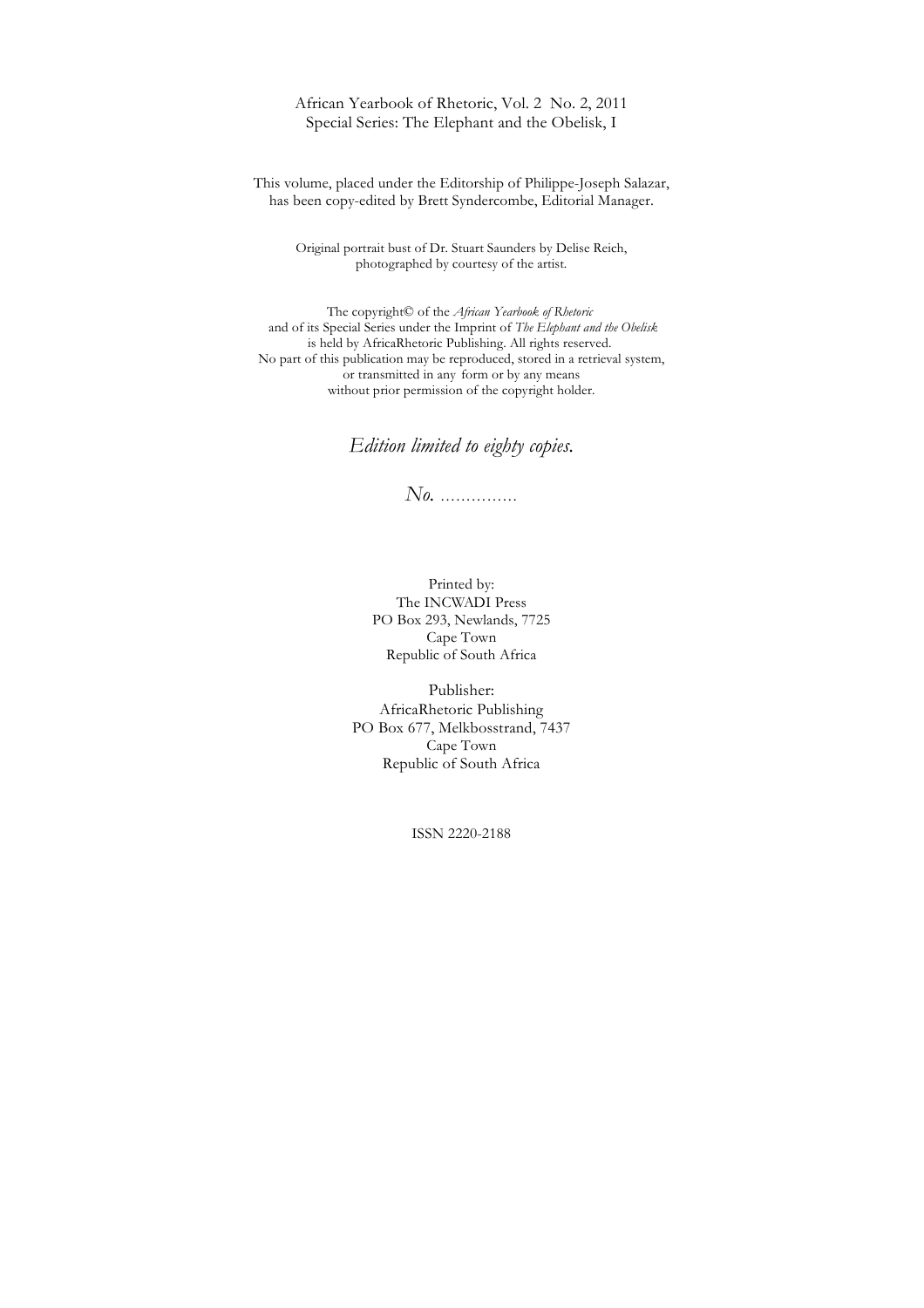# **CONTENTS**  $\leqslant$

## A NOTE FROM ANITA Anita Saunders *1*

#### THE FRAGILITY OF RIGHTS Arthur Chaskalson 5

### LEADING UNIVERSITIES: BUILDING A TEAM William G. Bowen 17

#### THE HERSCHEL CONDITION Brian Warner 29

LEST WE FORGET: THE ART OF MEDICINE Kurt J. Isselbacher 41

> THE SOUND WE HEAR Ken Owen 47

PICASSO'S MUSIC Philippe-Joseph Salazar 61

ONE WAY TO THINK ABOUT PHILANTHROPY Don M. Randel 69

TOWARD A POROUS MEMBRANE: CIVIL SOCIETY AND THE STATE OF SOUTH AFRICA Michael Savage 81